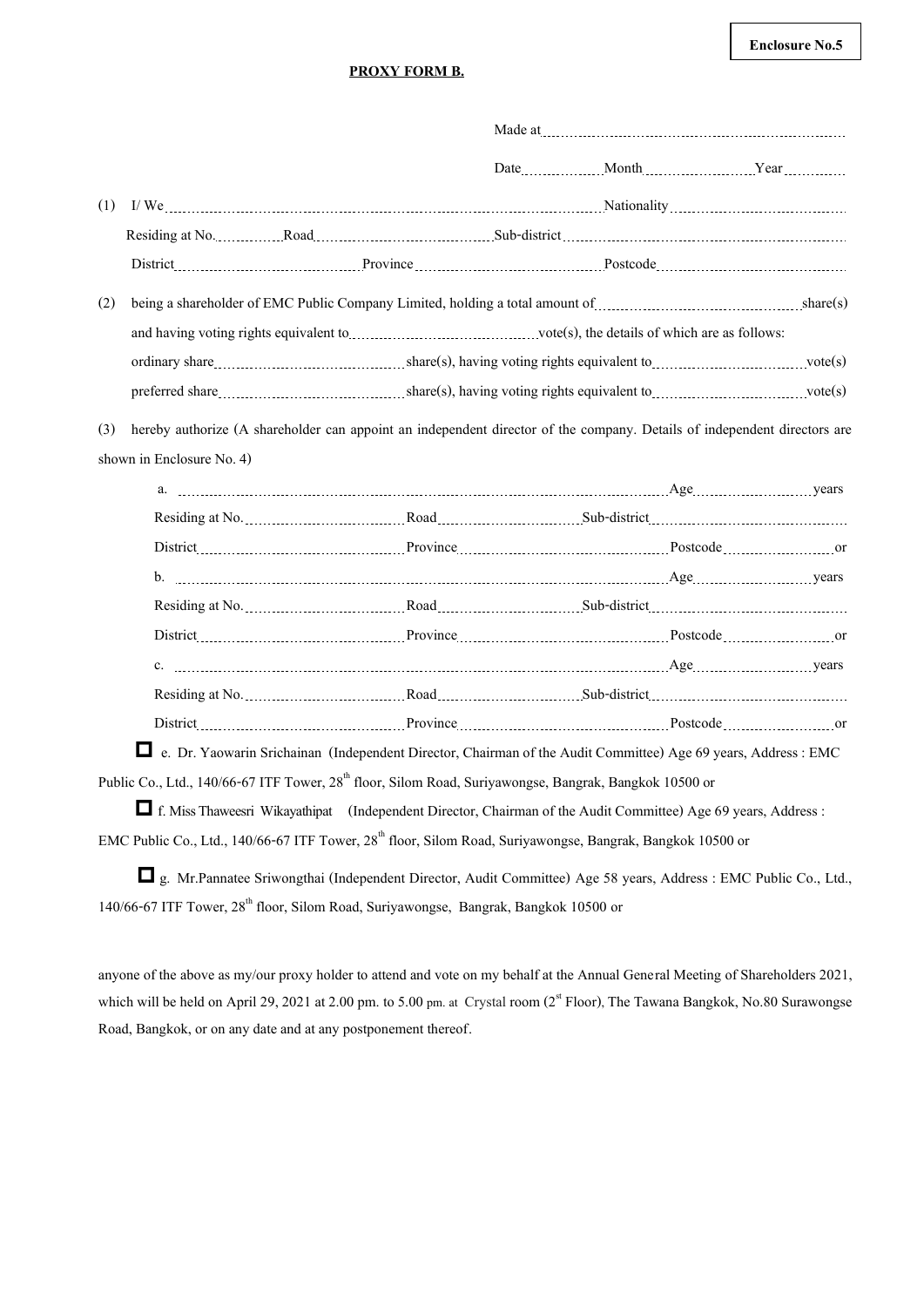| Agenda 1                                                                                                      | To consider certifying the Minutes of the Annual General Meeting of Shareholders 2020                    |  |
|---------------------------------------------------------------------------------------------------------------|----------------------------------------------------------------------------------------------------------|--|
|                                                                                                               | (a)<br>The proxy is entitled to cast the votes on my behalf at its own discretion.                       |  |
|                                                                                                               | (b)<br>The proxy must cast the votes in accordance with the following instructions.                      |  |
|                                                                                                               | Approve<br>Disapprove<br>Abstain                                                                         |  |
| Agenda 2                                                                                                      | To acknowledge the operating results for the year 2020                                                   |  |
|                                                                                                               | This agenda is for acknowledgement only and no voting is required                                        |  |
| Agenda 3                                                                                                      | To consider and approve the Financial Statements for the year ended 31 December 2020                     |  |
|                                                                                                               | (a)<br>The proxy is entitled to cast the votes on my behalf at its own discretion.                       |  |
|                                                                                                               | (b)<br>The proxy must cast the votes in accordance with the following instructions.                      |  |
|                                                                                                               | Approve<br>Disapprove<br>Abstain                                                                         |  |
| Agenda 4                                                                                                      | Acknowledge the non-allocation of legal reserve funds of the revenues reserved by the law and dividend   |  |
|                                                                                                               | payment for the year 2020                                                                                |  |
|                                                                                                               | This agenda is for acknowledgement only and no voting is required                                        |  |
| Agenda 5                                                                                                      | To consider and approve the appointment of directors in replacement of those who are retired by rotation |  |
|                                                                                                               | (a)<br>The proxy is entitled to cast the votes on my behalf at its own discretion.                       |  |
|                                                                                                               | (b)<br>The proxy must cast the votes in accordance with the following instructions.                      |  |
|                                                                                                               | Appointment of the entire Board of Directors                                                             |  |
|                                                                                                               | Disapprove<br>Approve<br>Abstain<br>ш                                                                    |  |
|                                                                                                               | Appointment of any director (s)                                                                          |  |
|                                                                                                               | 1. Mr. Chanachai Leenabanchong                                                                           |  |
|                                                                                                               | Disapprove<br>Approve<br>Abstain                                                                         |  |
|                                                                                                               | Miss Praomart<br>Hantra<br>2.                                                                            |  |
|                                                                                                               | Disapprove<br>Approve<br>Abstain                                                                         |  |
|                                                                                                               | 3. Mr. Pinit<br>Kantikul                                                                                 |  |
|                                                                                                               | Approve<br>Disapprove<br>Abstain                                                                         |  |
|                                                                                                               | 4. Mr. Vachara Pakdeemonthon                                                                             |  |
|                                                                                                               | Approve<br>Disapprove<br>Abstain                                                                         |  |
| Agenda 6                                                                                                      | To consider and approve the director's remuneration for the year 2021                                    |  |
|                                                                                                               | (a)<br>The proxy is entitled to cast the votes on my behalf at its own discretion.                       |  |
|                                                                                                               | (b)<br>The proxy must cast the votes in accordance with the following instructions.                      |  |
|                                                                                                               | Disapprove<br>$\Box$ Approve<br>Abstain                                                                  |  |
| To consider and approve the appointment of the auditor of the Company and the audit fees for 2021<br>Agenda 7 |                                                                                                          |  |
|                                                                                                               | The proxy is entitled to cast the votes on my behalf at its own discretion.<br>(a)                       |  |
|                                                                                                               | The proxy must cast the votes in accordance with the following instructions.<br>(b)                      |  |
|                                                                                                               | Approve<br>Abstain<br>Disapprove                                                                         |  |
|                                                                                                               |                                                                                                          |  |

|  |  | (4) I/we hereby authorize the proxy holder to vote on my behalf at this meeting as follows: |
|--|--|---------------------------------------------------------------------------------------------|
|  |  |                                                                                             |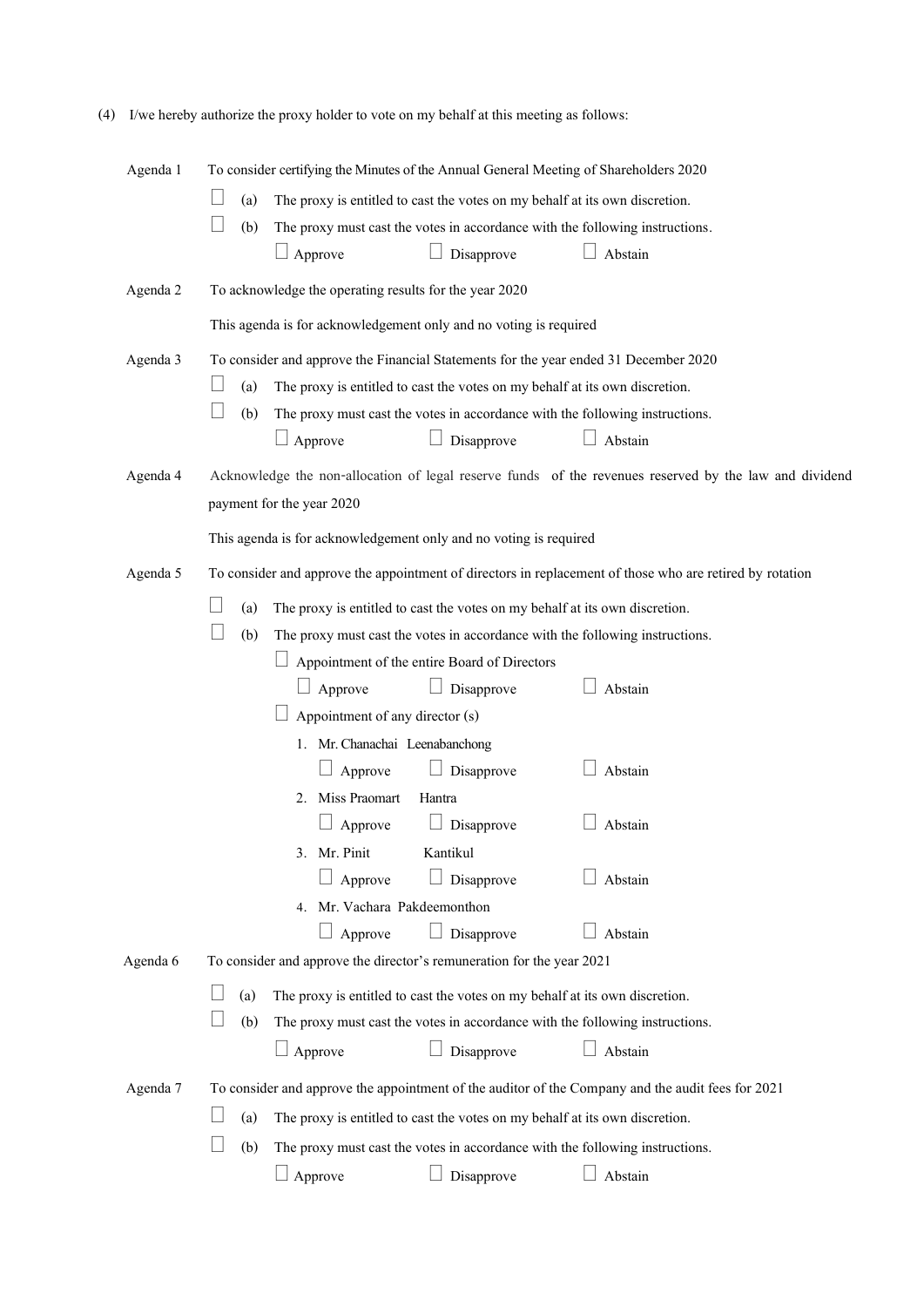| Agenda 8 | To consider other business (if any) |  |  |
|----------|-------------------------------------|--|--|
|          |                                     |  |  |

- $\Box$  (a) The proxy is entitled to cast the votes on my behalf at its own discretion.
- $\Box$  (b) The proxy must cast the votes in accordance with the following instructions.
	- $\Box$  Approve  $\Box$  Disapprove  $\Box$  Abstain
- (5) Voting of the proxy holder in any agenda that is not specified in this proxy shall be considered as invalid and not my/our voting as a shareholder
- (6) In case I/we have not declared a voting intention in any agenda or my/our determination is not clear or in case the meeting considers or passes resolutions in any matters apart from the agenda as specified above, including the case that there is any amendment, modification or addition of any fact, the proxy holder shall be entitled to consider and resolve in lieu of me in all respects as deemed appropriate.

Any business carried on by the proxy holder in the said meeting, except the proxy holder does not vote as I/we specify in the proxy form, shall be deemed as having been carried out by myself/ourselves in all respects.

| $(\ldots, \ldots, \ldots, \ldots, \ldots, \ldots, \ldots, \ldots)$                                                                                                                                                                                                                                                             |  |
|--------------------------------------------------------------------------------------------------------------------------------------------------------------------------------------------------------------------------------------------------------------------------------------------------------------------------------|--|
|                                                                                                                                                                                                                                                                                                                                |  |
|                                                                                                                                                                                                                                                                                                                                |  |
| $\begin{pmatrix} 0 & 0 & 0 & 0 \\ 0 & 0 & 0 & 0 \\ 0 & 0 & 0 & 0 \\ 0 & 0 & 0 & 0 \\ 0 & 0 & 0 & 0 \\ 0 & 0 & 0 & 0 \\ 0 & 0 & 0 & 0 \\ 0 & 0 & 0 & 0 \\ 0 & 0 & 0 & 0 \\ 0 & 0 & 0 & 0 \\ 0 & 0 & 0 & 0 \\ 0 & 0 & 0 & 0 & 0 \\ 0 & 0 & 0 & 0 & 0 \\ 0 & 0 & 0 & 0 & 0 \\ 0 & 0 & 0 & 0 & 0 \\ 0 & 0 & 0 & 0 & 0 \\ 0 & 0 & $ |  |
|                                                                                                                                                                                                                                                                                                                                |  |
|                                                                                                                                                                                                                                                                                                                                |  |
| $\left(\begin{array}{ccc} \rule{0mm}{6mm} & \rule{0mm}{3mm} & \rule{0mm}{3mm} \\ \rule{0mm}{3mm} & \rule{0mm}{3mm} & \rule{0mm}{3mm} \end{array}\right)$                                                                                                                                                                       |  |
|                                                                                                                                                                                                                                                                                                                                |  |
|                                                                                                                                                                                                                                                                                                                                |  |
|                                                                                                                                                                                                                                                                                                                                |  |

Note:

- 1. A shareholder shall appoint only one proxy holder to attend and vote at the meeting. A shareholder may not split shares and appoint more than one proxy holder in order to split votes.
- 2. In agenda regarding the election of directors, the ballot can be either for all the nominated candidates as a whole or for an individual nominee.
- 3. In case that there are any further agenda items apart from specified above brought into consideration in the meeting, the proxy holder may use the Annex attached to the Proxy Form B.